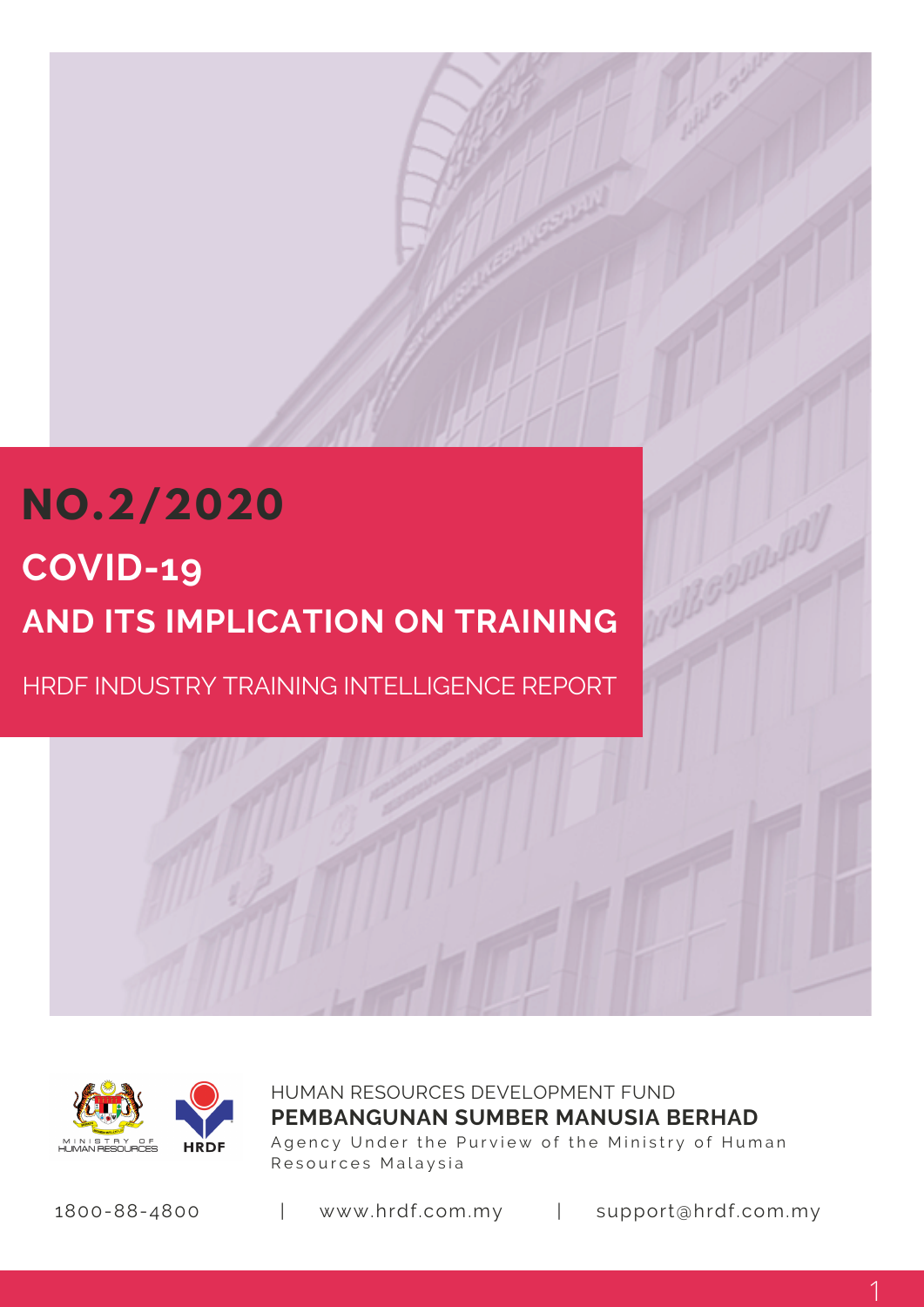## **COVID-19: THE MAGNITUDE OF ITS IMPACT IS GROWING**

The Coronavirus Disease 2019 (COVID-19) is a serious mounting threat to the global population as well as its economy. It is hard to estimate how wide the virus will ultimately spread and how virulent it will be, but it has already become highly disruptive to daily lives of everyone across the globe.

COVID-19 first surfaced in the city of Wuhan and belongs to the same group of viral diseases as SARS and MERS. According to the World Health Organisation (WHO), in most cases these viruses lead to symptoms such as fever, coughing and shortness of breath.

As COVID-19 is somewhat similar to SARS, we can use the 2003 SARS outbreak episode as a guide to estimate the impact of current COVID-19.

Based on current data, the COVID-19 seems to spread faster than SARS albeit the death rate is comparably lower so far. In terms of the number of individuals getting infected in a time period, COVID-19 is proven to be far more contagious compared to SARS.

#### **TABLE 1: A BRIEF COMPARISON OF SARS AND COVID-19**

|                           | <b>SARS</b>                                          | <b>COVID-19</b>      |
|---------------------------|------------------------------------------------------|----------------------|
| <b>ORIGIN</b>             | Southern China (Guangdong)                           | China (Wuhan)        |
| <b>FATALITY RATE</b>      | 9.6% - 11.0% (mostly in<br>China, HK, TW, CA and SG) | 4.1%                 |
| <b>TOTAL CASES</b>        | $8,098 - 8,422$                                      | 191,127              |
| <b>TOTAL FATALITIES</b>   | $774 - 926$                                          | 7,807                |
| <b>PERIOD OF OUTBREAK</b> | 16 Nov 2002 - May 2003                               | 8 Dec 2019 - present |
| <b>INCUBATION TIME</b>    | $2 - 7$ days                                         | $2 - 14$ days        |

Source: WHO, Coronavirus disease 2019 Situation Report - 58 (18th March 2020)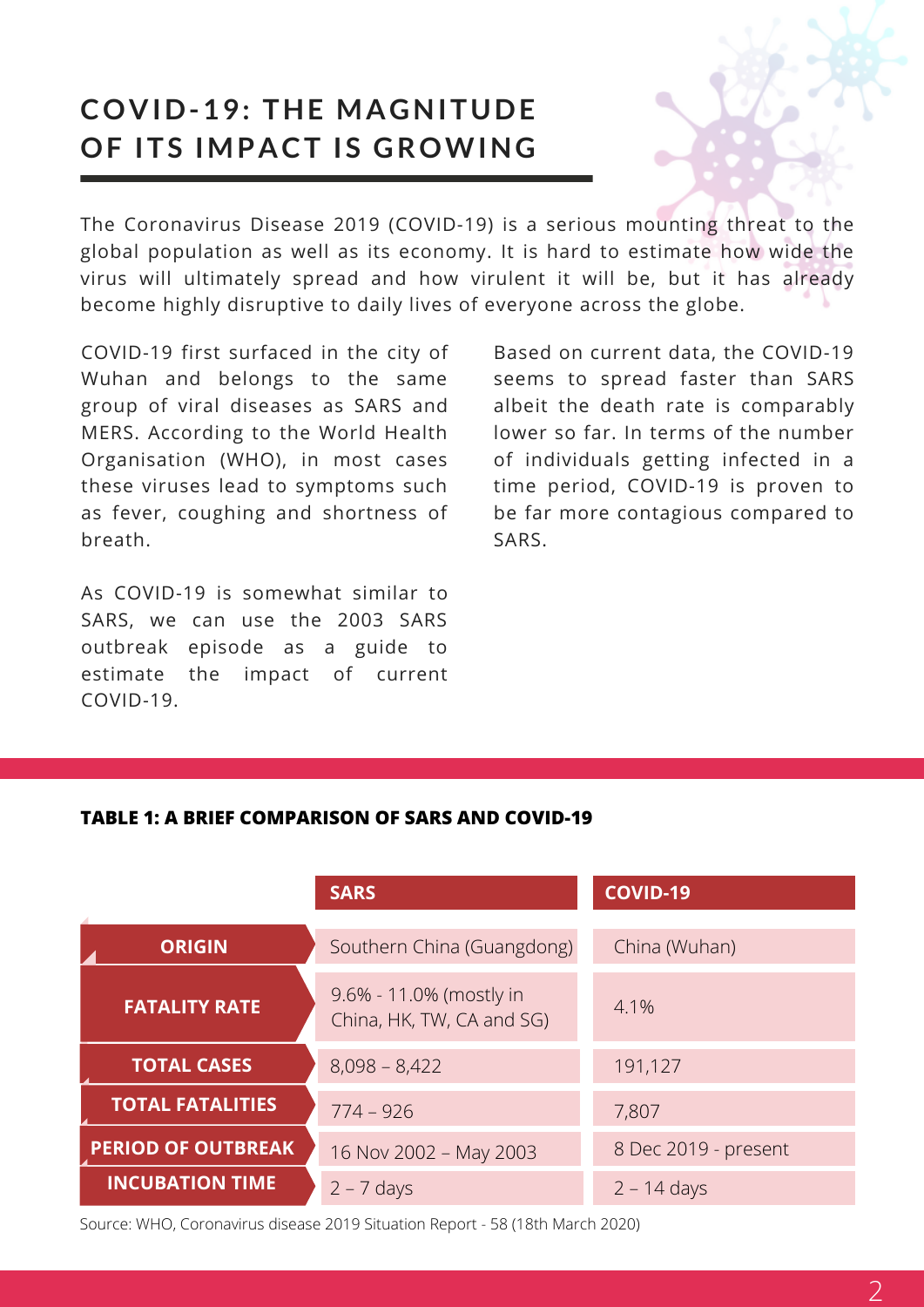### **COVID-19: HOW WI L L MALAYSIA'S ECONOMY WILL BE AFFECTED?**



Compared to the 2003 SARS outbreak, the global economic effects of the COVID-19 are likely to be more severe where China has been heavily impacted and soon it is expected to hit the rest of the world. As China develops rapidly, the effect on China's economy will be projected across the world compared to during SARS outbreak.

The data shows that China's international air traffic only recorded 5 million in 2000, whereas it was almost 55 million in 2019. Chinese tourists account for a large number of tourism in which 149.7 million Chinese travel around the world in year 2018. Chinese tourists preferred ASEAN countries as their main destination in 2018. In this respect, Thailand (10.5 million) was visited the most followed by Vietnam (4.9 million). Whereas, there were 2.9 million Chinese tourists visiting Malaysia in 2018 (Source: Sinar Harian, 12 Mac 2020).



Due to this, Malaysia tourism-related sectors have been impacted following the travel restrictions by the Malaysian government on travellers from the province of Hubei, Zhejiang and Jiangsu as well as the cancellation of travel plans by some of the travellers. The lower tourist receipts are estimated to result in the reduction of Malaysia's gross domestic product (GDP) growth. This situation follows a similar pattern during the SARS outbreak, where the tourism GDP resulted in a decrease from 14.3% in 2002 to 12.6% in 2003.



Source: World Travel and Tourism Council Data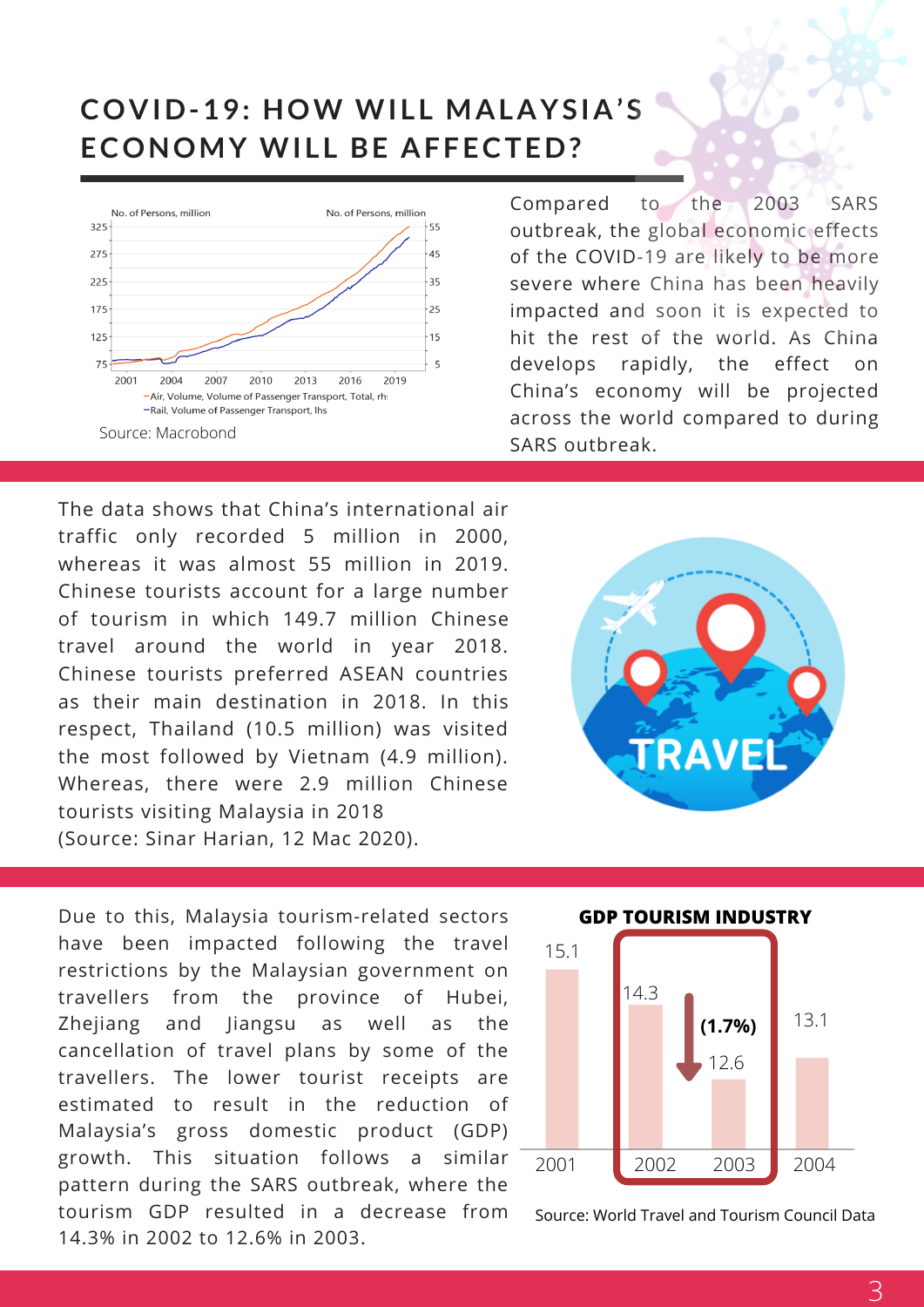## **COVID-19: WHAT ARE THE EFFECTS ON TRAINING?**

In tourism sector in Malaysia, there are eight (8) sub-sectors related to HRDF registered employers that will be directly affected by this situation, namely:



The SARS outbreak in 2003 infected thousands of people, causing serious illness, death, economic downturn and limiting social activities. Among affected activities are related to training and development. HRDF internal data shows that there was a 10.2% decline in training activities during the SARS outbreak.

HRDF had played a huge role in assisting affected companies in hotel industries and travel agencies during the SARS outbreak, with the implementation of HRD Levy Exemption from 1 June to 31 December 2003.Source: HRDF Employers' Circular No.3/2003.

Although classroom or on-the-job training are considered less viable in this challenging period, HRDF registered employers are strongly encouraged to start investing heavily on online training. Employers can learn more on HRDF's grant applications for online training.



Source: HRDF Internal Data